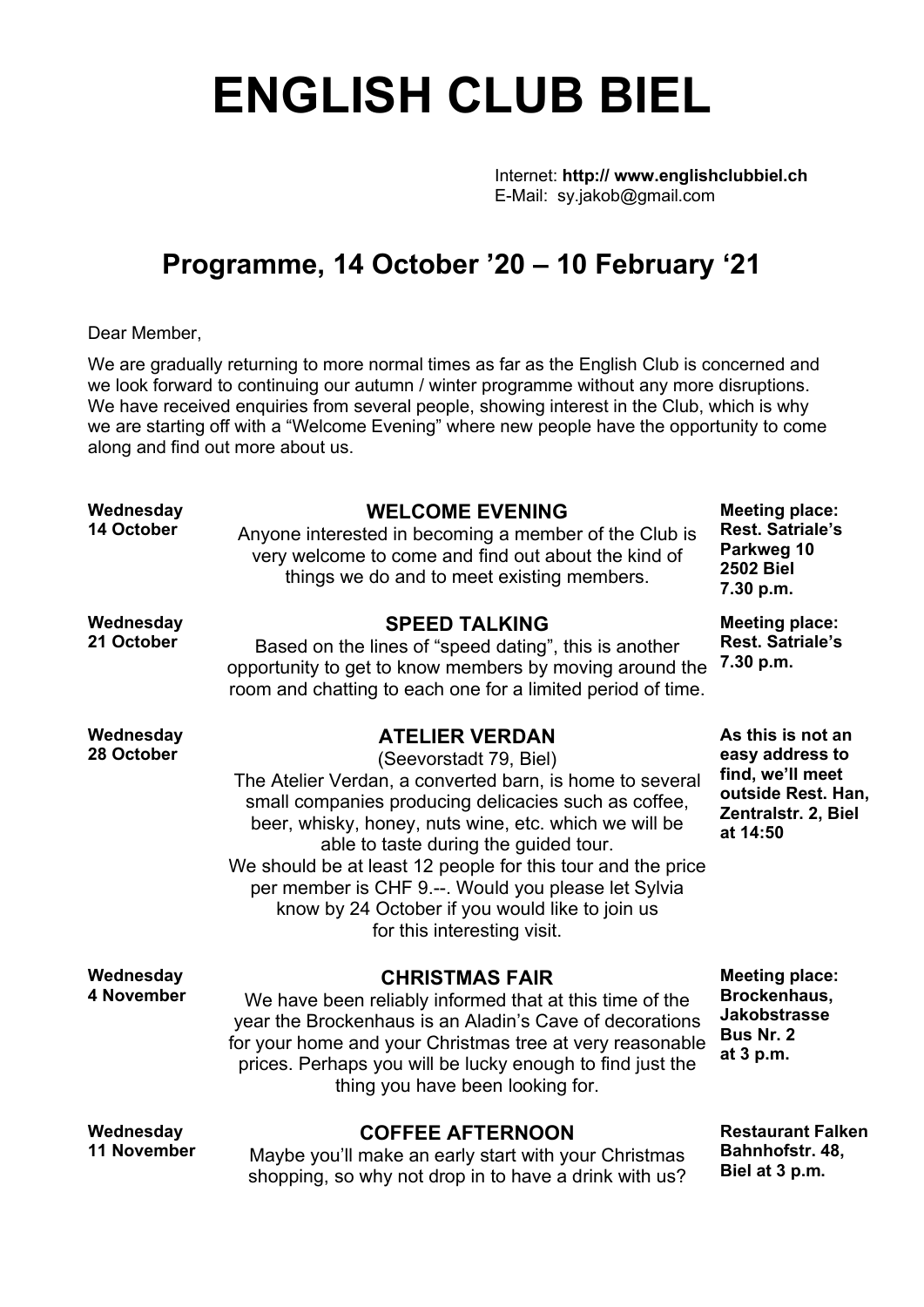**Wednesday 25 November**

#### **BRITAIN'S MOST HISTORIC TOWNS Viking York and Norman Winchester Film presented by Simon Koch**

Let Simon show you a film documentary by Alice Roberts exploring Britain's history through the stories of individual towns and cities, revealing what life was really like at key moments in the turbulent past.

> **VISIT TO THE DISTILLERY (next to Nidau cemetery)**

**Meeting place: Rest. Satriale's 7.30 p.m.**

A wonderful chance to have a guided tour (sponsored by the Club) to discover how the various products, e.g. Whisky, schnapps, liquors) are made. There will be a chance to taste the products during the tour. **We can be a maximum number of 20 members only for this tour, so please inform Sylvia (032 323 47 05) by D. & U. Zürcher Destillerie, Nägeligassli 7, 2562 Port. Bus: 86, 87 to Friedhof / Schürlirain or Bus 6 to**

**5 p.m.**

**Meeting place: Rest. Satriale's 7.30 p.m.**

**Nidau Ruferheim**

**Saturday**

**Wednesday 2 December**

**12 December**

## **ADVENT EVENING**

**21 November if you are interested in coming.**

Join us for a glass of mulled wine, mince pies and other traditional goodies to celebrate the beginning of this bright pre-Christmas season.

#### **CHRISTMAS DINNER**

We are delighted that the first-class Chef of the Gewerbe-Schule has agreed to cook for us what we are sure will be a delicious dinner.

#### **Menu**

Apéro: White wine, mineral water, orange juice

Starter: Pheasant terrine with quince chutney Nüsslersalad, buckwheat bacon waffle

Main course: Roastbeef with béarnaise sauce Potato gratin, vegetable garnish

Seasonal Dessert

Price including Apéro for members: Sfr. 40.--

#### **WE WISH ALL OUR MEMBERS A MERRY CHRISTMAS AND GOOD HEALTH AND HAPPINESS IN THE NEW YEAR**

**Meeting place: Gewerbeschule, Wasentrasse 7, Biel 6 p.m.**

**Bus Nr. 1 to BBZ Biel**